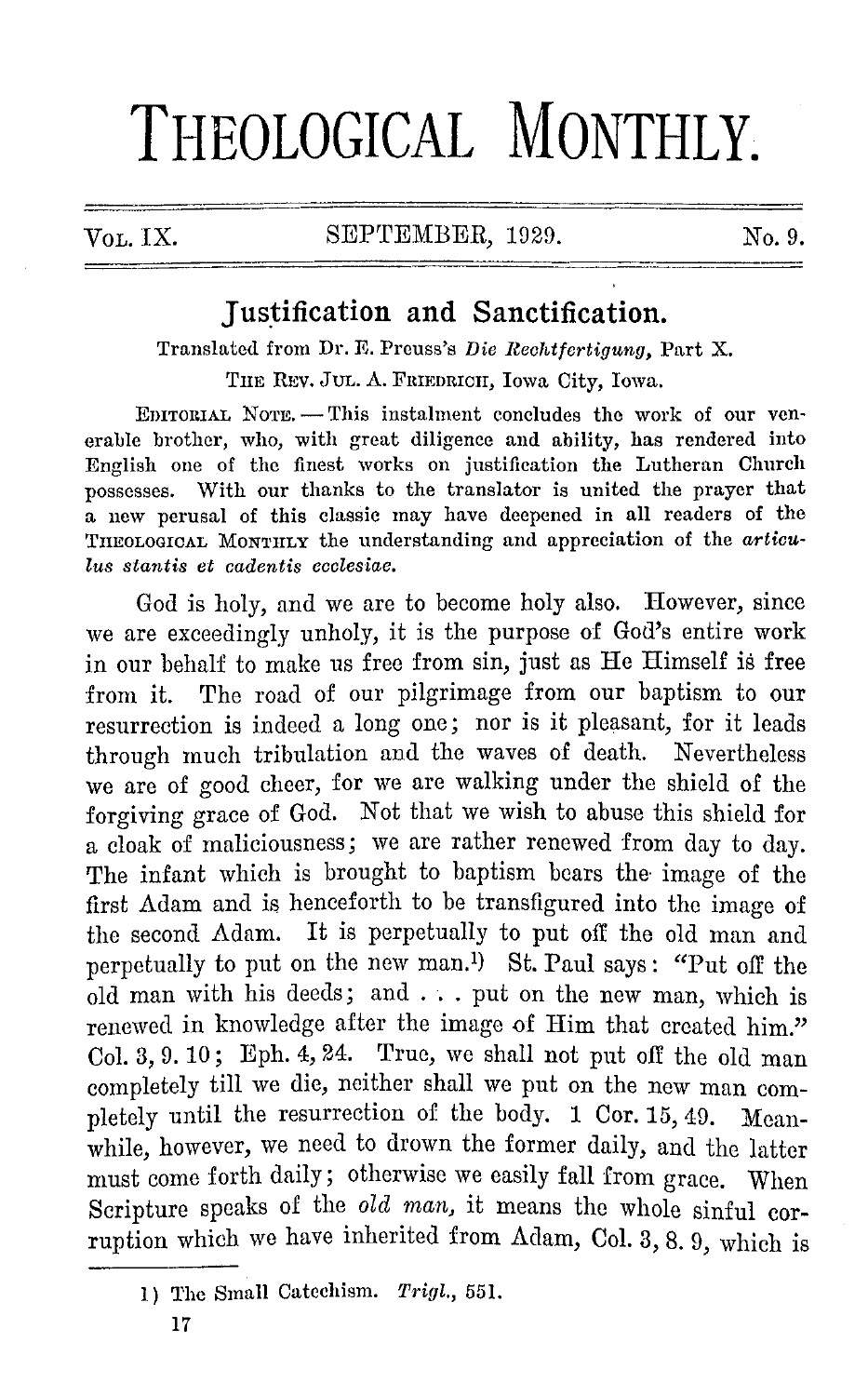# **BOOK REVIEW.**

**The** Proper Distinction between Law and Gospel. Thirty-nine Evening Lectures by *Dr. C. F. W. Walther.* Reproduced from the German edition of 1897 by *W. H. T. Dau.* 426 pages. \$2.50. Concordia Publishing House, St. Louis, Mo.

One of the best books that has ever been written and published is vValther's *Gesetz und Evangeliwm.* On the basis of twenty-five theses vValther shows the difference between the Law and the Gospel and the proper application of each. "He who well knows to distinguish the Law from the Gospel," says Luther, "should be considered an eminent man and should be called a doctor of the Holy Scripture, for without the enlightenment of the Holy Spirit it is impossible to make such distinction.... It is not very dillicnlt to know that the Law is a doctrine which differs from the doctrine of the Gospel, but to make the distinction in *practise,* that is, by way of application, is very difficult." No minister of the Gospel can either preach or perform his pastoral duties in accordance with God's will who does not know how to distinguish the Law and the Gospel in their practical application. He who carefully studies Walther's *Gesetz* imd *Evangelium* will not fail to learn to do so. We are, therefore, happy to announce that Walther's *Gesetz und Evangelium* has been done into English. 'l'he translator, the Rev. Prof. W. II. T. Dau, D. D., because of his thorough knowledge of the German and English languages, and especially because of his profound theological knowledge, was eminently qualified to givo us this translation. In his preface, Dr. Dau says: "Since God confronts man at all times both by His holy and righteous and by His good and gracious will, He wants him to understand clearly at any moment of his life on earth what his relation to God is when measured by either will. This is a task easy enough to grasp intellectually, but quite difficult to carry out amid the vicissitudes of a life in a world steeped in wickedness and with a body ever prone to sin. The task is to keep the Law and the Gospel of God strictly apart, using either for the better understanding of the other, but never mingling the teaching of the one into that of the other. Dr. Walther's treatise on this subject has been reproduced in this volume. It is one of the most searching disquisitions of the vitals of a truly Christian life. The reader will find in this treatise amazing insights opened up for him into his own inner life and that of other Christians and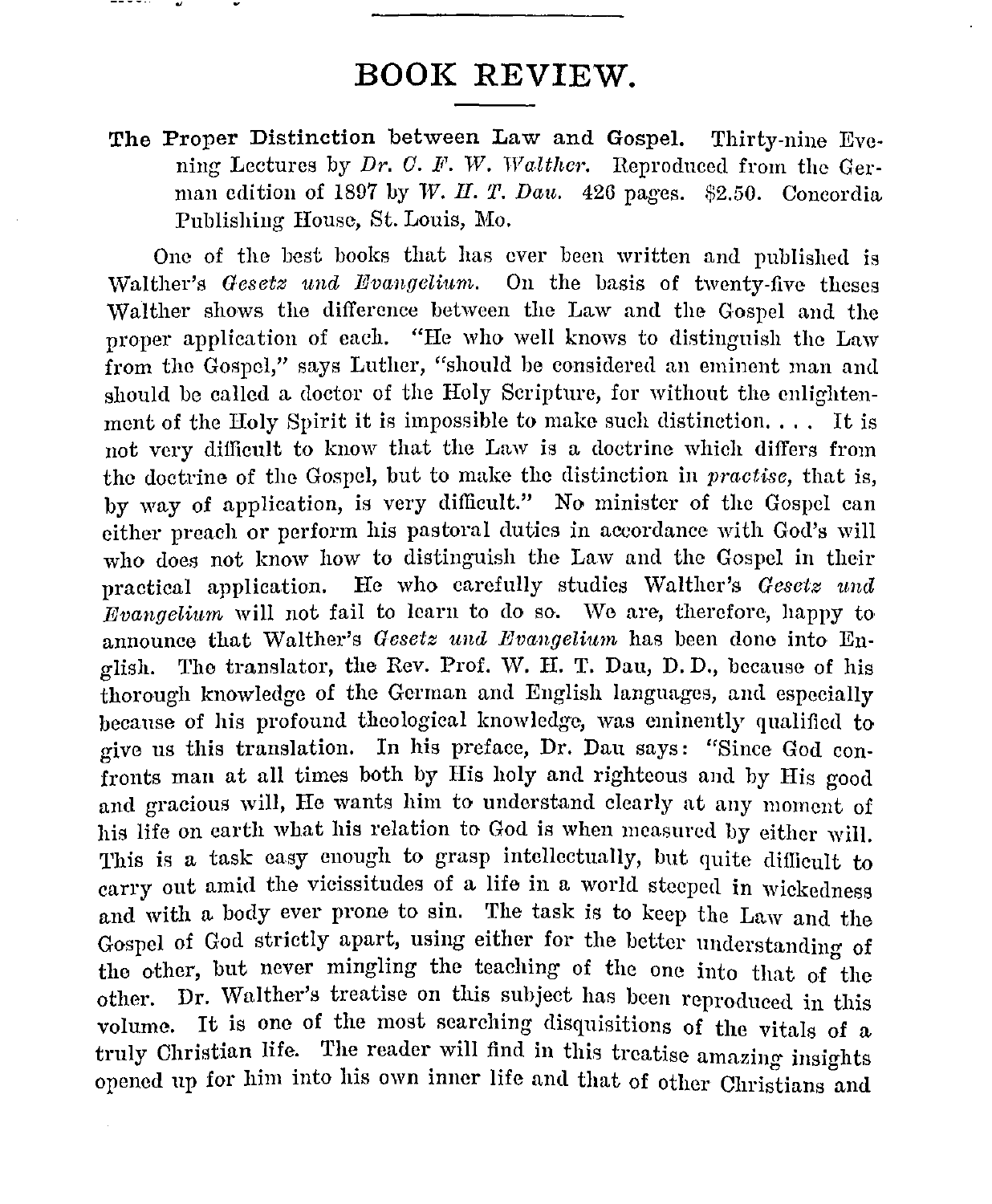his fellow-men in general." In reference to his translation, Dr. Dau says: "It is a great question with the translator whether Dr. Walther, if he had lived, would have permitted the publication of the German treatise just in that form. At any rate, the translator, while striving heroically to preserve in his English reproduction every detail of the German original, has found it impossible to follow the German print, for instance, in its treatment of citations which Walther introduced in his lectures and usually hroke up by a multitude of side-remarks. 'fhe German print inflicts an unnecessary hardship on the reader by the form in which these citations with the intercalations have been printed, purely for the sake of historical accuracy. In the English reproduction the form of the German edition has not always been followed, but the citation has been given entire, and the intercalations have been given after the citation. In one instance where it seems the bell rang for the close of the lecture, a citation has been cut in two, the second half being given after the introduction of the next lecture. In the English edition this citation has been given entire in the lecture in which it was introduced. A number of inaccuracies in the German original have been removed in this English edition, which, while striving to retain all of the charm and flavor of the German of Dr. Walther, is not a slavish and labored verbatim translation, but a reproduction in the English idiom. Every one who has ever attempted work of this kind knows that very often compound German clauses have to be recast, and German adverbial connectives at times require a circumlocution in English." A sample from Dr. Dan's translation is herewjth given: "To be brief, every Lutheran knows nowadays that the difference between the Lutheran and the Reformed Church is fundamental: it lies, not on the circumference, but in the very center of the Christian doctrine. What is the reason, then, that in spite of these facts many who claim to he Lutherans have allowed themselves to become enmeshed in the unionistie net and, while claiming to be Lutherans, calmly remain in the Union, which is nothing but an emergency device? They are in a Church that has not been established by Christ, but by an earthly king; a Church in which not all speak the same things nor hold the same views, as the apostle requires in I Cor. 1; a Church in which there is not that one faith, one Baptism, one hope, which the apostle, Eph. 4, predicates of the Church of Jesus Christ. What is the reason? It is nothing else than the notion that, spite of the many and grave errors of the Reformed Church, there is an agreement between it and the Lutheran Church in the principal points. It is claimed that the relation between these two churches is entirely different from that existing between the Lutheran and the Romish Church. There is truth in the claim mentioned last; but if the Reformed Church were in agreement with us. in the main  $points, -a$  consummation devoutly to be wished! -- it would speedily reach an agreement with us also in the few points of minor importance. But what the Reformed Church lacks is just this - it cannot correctly answer the question, 'What must I do to be saved?' In the very doctrine of justification, the cardinal doctrine of the Lutheran Church, the Reformed Church is not in agreement with us; it does not point the right way to grace and salvation. Few there are in our day who perceive this point. All the Reformed, and the sects that are derived from the Reformed Church, affirm that a person is saved by grace alone. But the moment you examine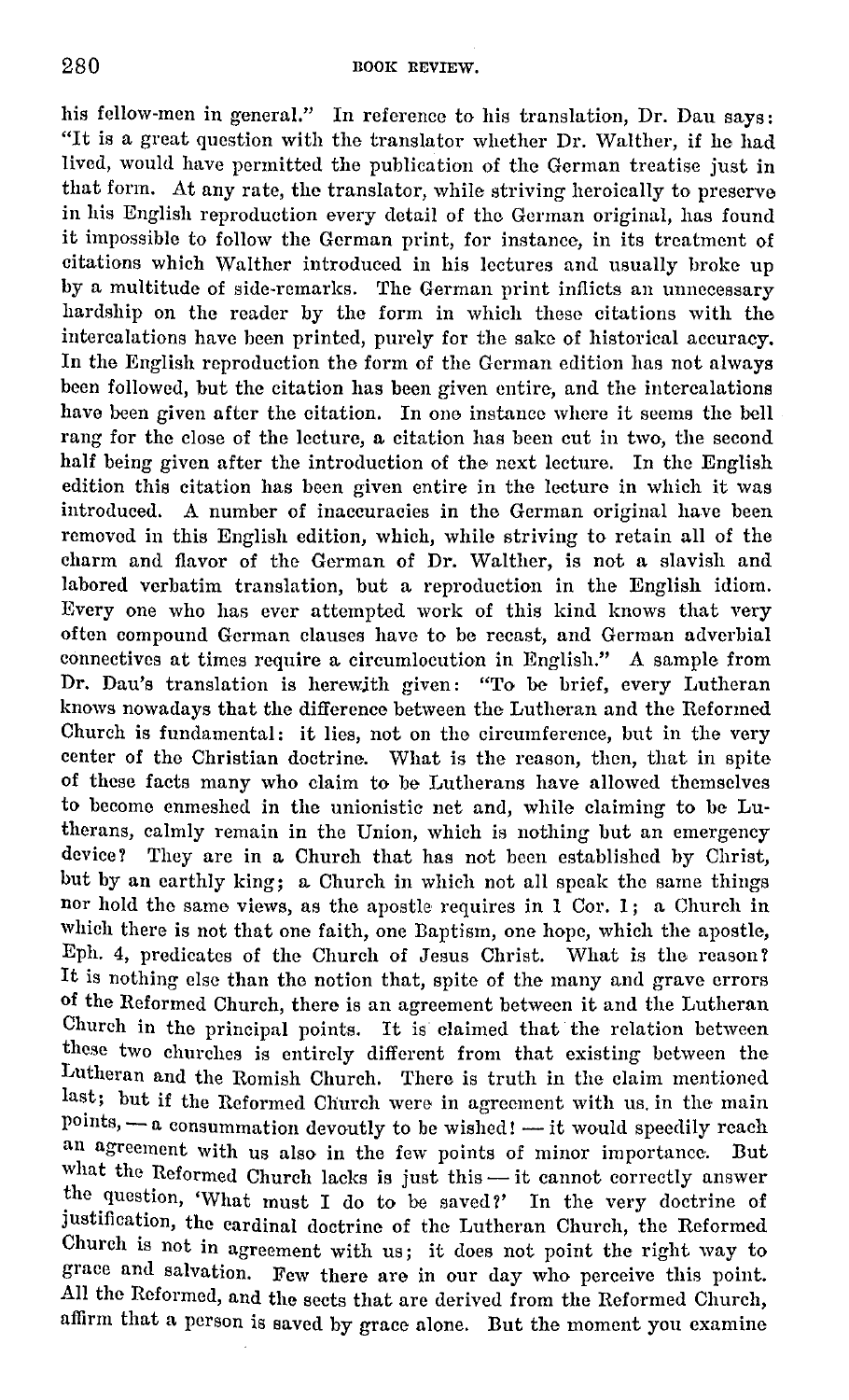their practise, you immediately discover that, whilo they hold this truth in theory, they do not put it into effect, but rather point in the opposite direction. The thesis which we are approaching to-night invites a discussion of this subject.

#### "THESIS IX.

"In tho fifth place, the Word of God is not rightly divided when sinners who have been struck down and terrified by the Law are directed, not to the Word and the Sacraments, but to their own prayers and wrestlings with God in order that they may win their way into a state of grace; in other words, when they are told to keep on praying and struggling until they feel that God has received them into grace.

"The doctrine which is denounced in this thesis is common to all the Reformed and to the sects of Reformed origin, including the Baptists, the Methodists, the Evangelical Alliance, the Episcopalians, the Presbyterians. All these are only branches of tho great tree of the Reformed Church. The pure evangelical doctrine of the way in which a poor, alarmed sinner arrives at the assurance that God is gracious to him is not heard among these people; this way is not shown by any of these sects.

"In order to obtain a divine assurance regarding the proper way of rightly dividing the Word, so as to meet the errors named in our thesis, let us examine a few pertinent examples recorded in Scripture. Let us observe the holy apostles, who were filled with the Holy Spirit and, being prompted by Him, no doubt divided tho Word of God rightly and showed alarmed sinners the right way to rest and peace and assurance of their state of grace with God. In order to remove every possible doubt, let us examine the treatment which the apostles accorded the greatest and grossest sinners."

There ought not be any pastor in our Synod or in our Lutheran Church who has not a copy of Walther's *Gesetz und Evangelium* and who has not thoroughly studied it. We are much indebted to our Concordia Publishing House and to Dr. Dau for this English translation.

J. H. C. F.

"Siehe, ich stehe vor der Tuer!" By *W. Arndt.* 269 pages,  $5\frac{1}{2} \times 8\%$ . \$1.50. Concordia Publishing House, St. Louis, Mo.

These sermons were not made to order for this book, but were preached by the author during the twenty-five years of his ministry. When they were written, the preacher had not an imaginary, but an actual audience in mind. Professor Arndt is a good preacher: he preaches his text, knows his Bihlo, treats his subject in logical ordor, speaks simple and understandable language, and applies the truth to the needs of his hearers. Our young preachers who must preach in the German language, but find some difficulty in doing so, will be especially grateful to Professor Arndt for this volume of German sermons on free texts. It goes without saying that these sermons ought not simply to be reproduced, but should be used as models; for every conscientious preacher will not let others do what he himself has been called to do, and every preacher should also, in the true sense of the word, preserve and cultivate his own originality and not, in a parrotlike fashion, reproduce the sermons of other men.  $J.H.C.F.$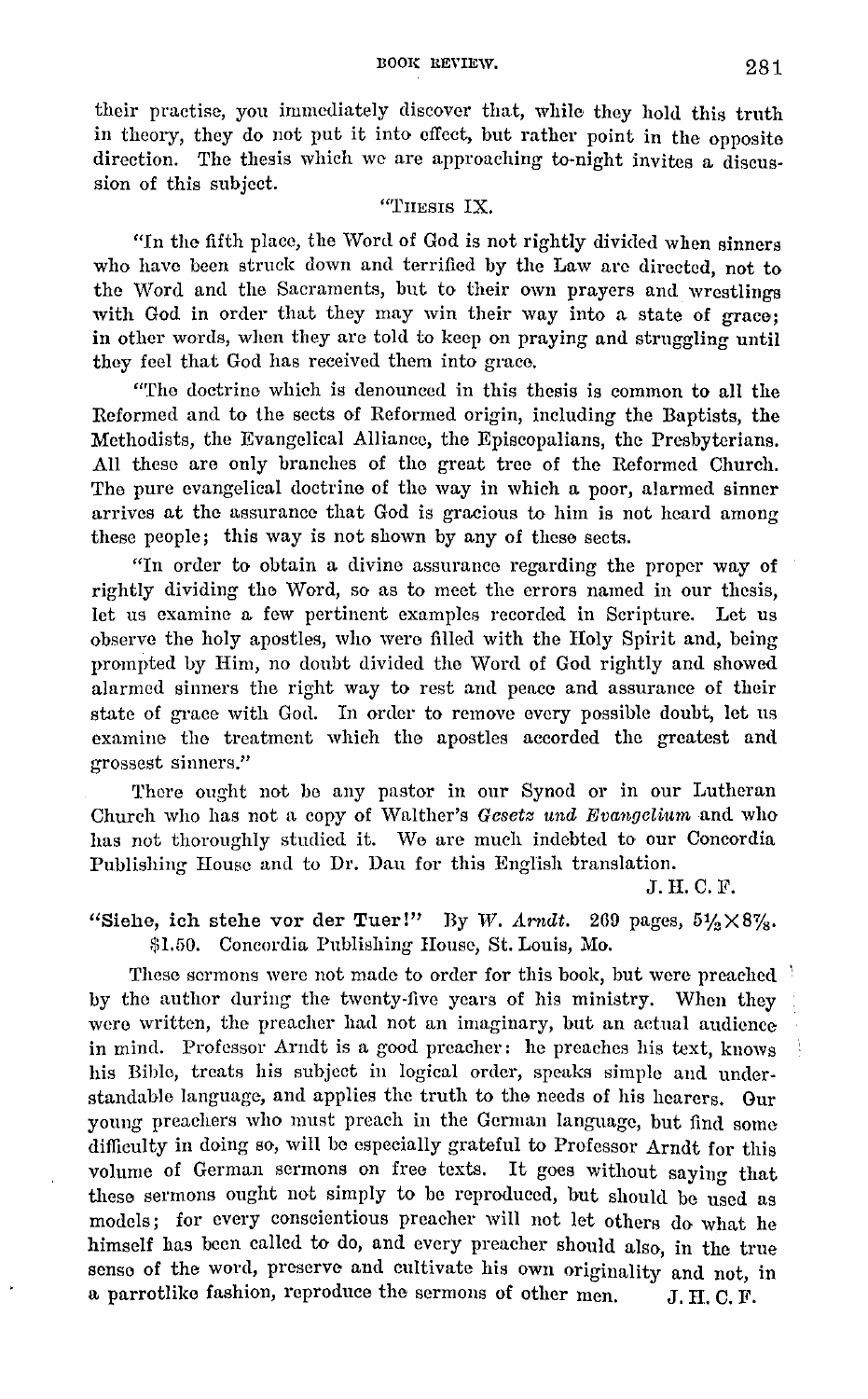## Concordance to Evangelical Lutheran Hymn-Book. By *E. Eckhardt.* 220 pages,  $6\frac{1}{4} \times 8\frac{5}{4}$ . \$2.25. Concordia Publishing House, \$2.25. Concordia Publishing House, St. Louis, Mo.

To get out this *Concordance* was not an easy task. "When, a few years ago, I was asked to prepare a concordance to our hymn-hook," says the compiler, the Rev. E. Eckhardt, in his preface, "I went through the cntiro book, underlining each word that I deemed of sufficient importance to merit a place in the *Concordance*. When I was through, I had underlined about 39,300 words. The following days and weeks I underscored some more in my mind whenever I read or sang a hymn. Then I received word that the hymn-book would be revised, and, of course, my work was in vain. When I finally received the revised edition, I had to begin anew. Next the 30,000 words had to be written on small slips of paper. This was done on the 'typewriter by a clerk of Concordia Publishing House. At the same time the number and stanza of each hymn where the word was to be found were recorded. To arrange these 30,000 slips alphabetically was a work of many days. The printing of a single word, however, would do little good; so it was necessary to find in what connection the word had been used. Now followed the most tedious part of my work, which covered a number of weeks. This was to look up each word again in the hymn-book and add one or more explanatory words."

Hymns for the church service should not be hurriedly looked up,  $$ perhaps on Sunday morning, when the janitor calls for the hymn numbers, - but should be carefully selected. For this purpose the *Concordance* will often prove to be a valuable aid and a time-saver. J. H. C. F. will often prove to be a valuable aid and a time-saver.

### Sechster Synodalbericht des Alberta- und British Columbia-Distrikts. 32 pages. 30 cts. Order from A. J. Mueller, DGOS llO Ave., Edmonton, Alta., Can.

These printed proceedings contain no doctrinal essay; only the theses arc printed. He, however, who would become acquainted with the churchwork of some of our Canadian brethren will fiml this report interesting. ,T. H. C. F.

Concordia Primary Leaflet Covers. 5 cts.; doz., 35 cts.; 100, \$2.34.

Concordia Graded Memory Cards. 12 to an envelope, 4 cts.; 12 envelopes, 35 cts., 500 cards, \$1.00; 1,000 cards, \$1.80.

Graded Memory Course Cards. First and Second Year. 10 cts.

vVe suggest that pastors send for samples of this Sunday-school material.  $J. H. C. F.$ 

Three Funeral Songs. Edited by *Walter Wisrnar.* 4 pages. 10 cts. Concordia Publishing House, St. Louis, Mo.

Choirs and quartets will find these musical compositions to be just what they desire to have for funeral services. J. H. C. F.

Concordia Collection of Sacred Choruses and Anthems for More Ambitious Choral Organizations. 13. *Sing, 0 Ye Jieavens.* By J. H. F. Hoelter. Cantata: Mixed Chorus. 75 cts. Concordia Publishing House, St. Louis, Mo.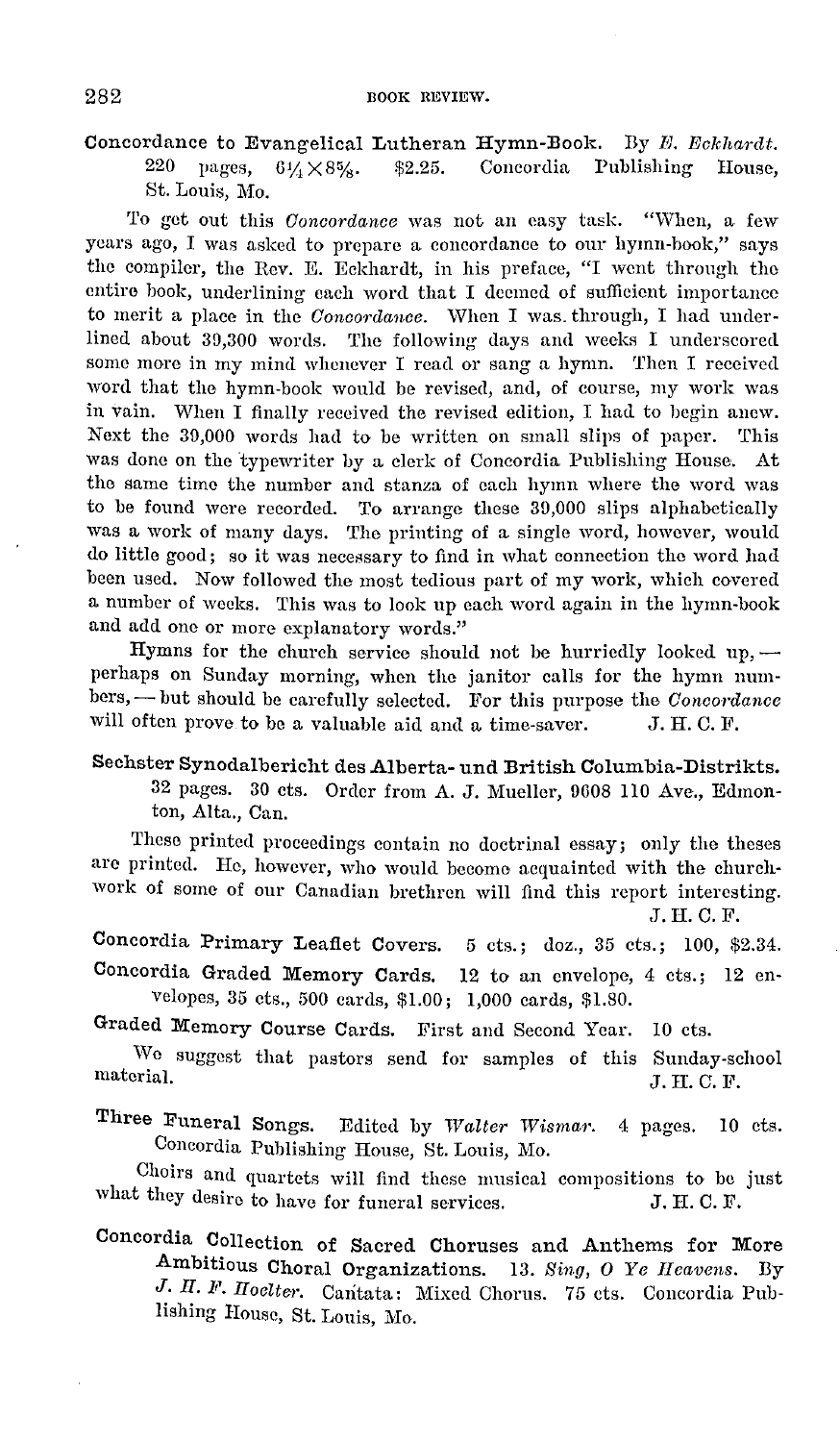Sacred Solos. 3. A *Ilymn of Praise. Ros Vors.* High Voice. 4. *From Heaven Abovc. Herm. M. Hahn. Low Voice. 5. Savior, I Follow On. IIerm. M. Hahn.* Low Voice. Each 50 cts. Concordia Publishing House St. Louis, Mo.

No. 3 is comparatively easy, while the other two are more difficult. J. II. C. F.

## Diminutive Cross. Concordia Publishing House, St. Louis, Mo.

A neat little ornament, which may be worn by any one, but will be especially appreciated by our schools and Sunday-schools. It is fastened by screw back. Price, gold-filled, 15 cts.; \$1.50 a dozen. In ten-carat gold it sells for  $50 \text{ cts.};$  \$4.80 a dozen. A.

Dr, Martin Luther's Small Catechism. A History of Its Origin, Its Distribution, and Its Use. A Jubilee Offering by *M. Reu*, Professor at Wartburg Seminary, Dubuque, Iowa. With 18 plates. Wartburg Publishing House, Chicago, Ill. 1929. \$4.00. Order from Concordia Publishing House.

This work easily ranks as one of the foremost among the many books and pamphlets which are being issued in commemoration of the appearance of the Catechism four hundred years ago. Dr. Ren is known as a prominent specialist concerning the history of the Catechism, and every page of the book before us gives evidence that he deserves the reputation which he enjoys in this field. While the book was originally written in German, the translation was made hy competent hands and is an excellent piece of work. To characterize this jubilee offering, the following sentences from the Preface may he quoted: "This book docs not rest upon other presentations, but is based throughout upon sources, in most instances upon such materials as are not to he found in English at all. It thus leads the English Lutheran Church into what is almost entirely new territory. The author has devoted forty years *to* the study of the Catechism and its history. The results of these labors are to be found in a number of works of a practical nature and in the eight volumes, *Qucllen z111· Gcsohiohte des kirchlichen Un-torrichts im evangelisohen Deutsohland zwisohen 1530 irnd 1600.* Upon these studies the present volume rests. A chapter like tho 13th [Luther's Small Catechism throughout the World] has, as a reviewer of the German edition emphasized, never been written in any language. Even the sections which appeared in the author's *Oateohetics* and in tho *Lutheran World Almanac* of 1928 have not been taken over unchanged into this jubilee offering." The long bibliography at the end of the book furnishes proof that the reference to the use of sources, as quoted above. is not an idle boast. Written with scholarly conciseness, which avoids all superfluous verbiage, the book presents a surprising amount of valuable information on its 401 pages, not counting the index. The chapter headings are: 1. The Need for a Catechism. 2. The Origin of Luther's Small Catechism. 3. The Editions of Luther's Small Catechism during Luther's Lifetime. 4. The Translations of Luther's Small Catechism between 1529 and 1600. 5. Expositions of Luther's Small Catechism between 1530 and 1600 and Its Reception among the Confessional Writings. 6. The Triumph of Luther's Small Catechism throughout Europe. 7. The Significance of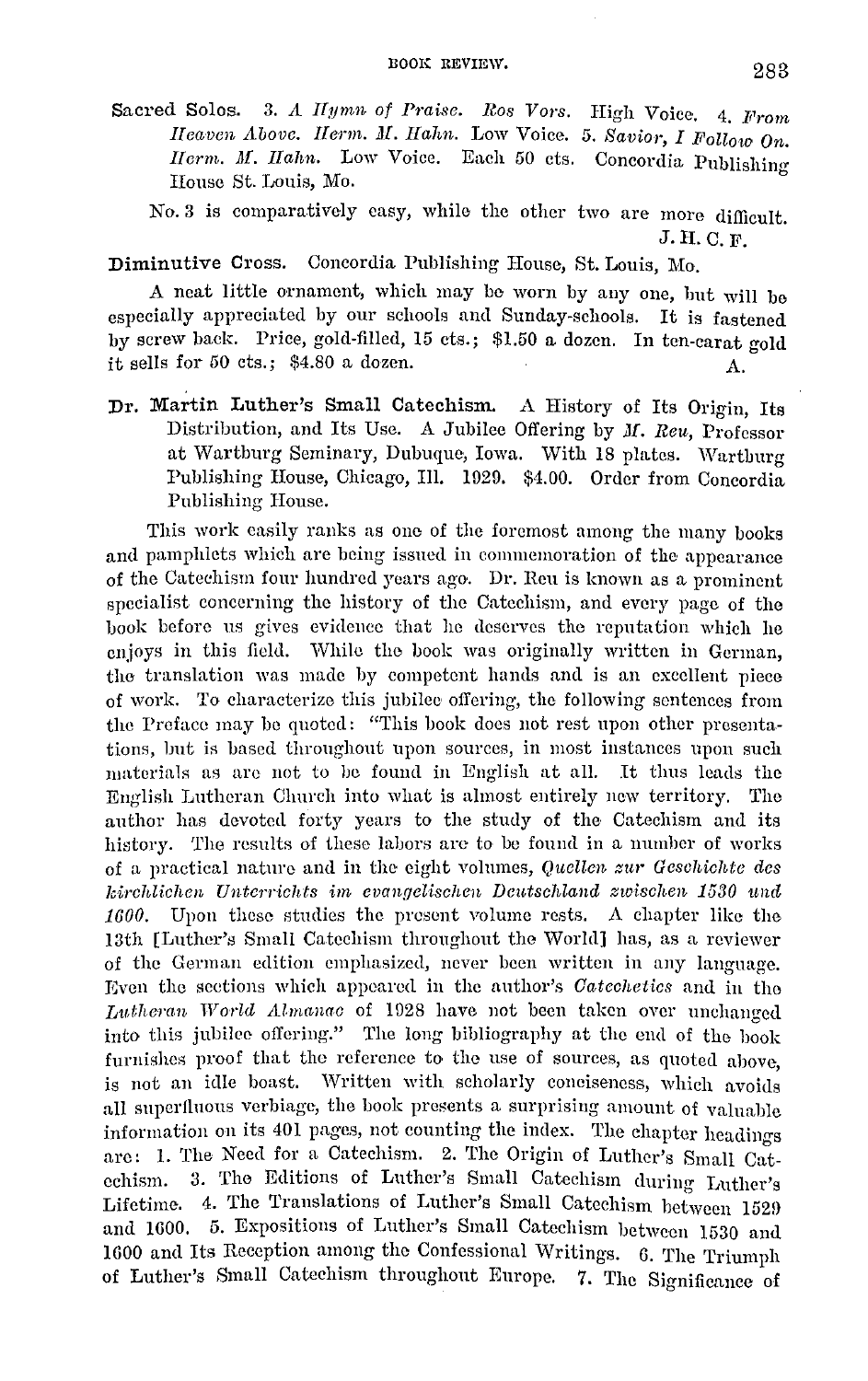Luther's Small Catechism. 8. How Luther's Catechism was Used in the Sixteenth Century. 9. Luther's Catechism in the Period of Orthodoxy and Pietism. 10. Luther's Catechism duriug the Period of Rationalism. 11. Luther's Catechism Since the Renewal of Faith. 12. Luther's Small Catechism in the United States of America. 13. Luther's Small Catechism throughout the World. 14. Luther's Catechism To-day. In discussing the significance of Luther's Catechism, the author says, p. 152: "As far as method is concerned, the merits of Luther's Small Catechism are much smaller" (namely, than in respect to its contents). Here the author touches on a pedagogical point on which some readers may not agree with him. On pages 44 and 45 there seems to be a little contradiction, due probably to the translation. Discussing the "Christian Questions for Those who Want to Receive the Lord's Supper," the author says: "After 1565 they are often printed together with *Das Kleine Corpus Doctrinae*, by M. Judcx, and in the Regensburg Edition, 1573, of this book we find the remark: 'Der Kirchen Christi zu Kemberg erstlich zugestellt.' So it *seems evident* that Luther is the author and that the congregation at Kemberg is the one for which he had written them. But as early as 1566 the corrector of the printery of. Lufft at Wittenberg, Christoph Walther, maintained that not Luther, but Dr. Lange of Erfurt ( died 1548) is to be considered as their author. We arc convinced that he is right.'' The words, "So it seems evident," ought to be changed to read, "So it might appear." appear.'' A.

# The Bible Status of Woman. By *Rev. Lee Anna Starr, D. D., LL. D.* 416 pages. \$3.00. Fleming II. Revell Company, New York.

The author of this volume is an ordained minister of the Methodist Protestant Church, a denomination which long ago admitted women to the pulpit and public ministry. To defend this "right" on the basis of Holy Scripture is tho chief purpose of her learned, but misleading, treatise. As a corollary she denies the principle that the woman should be subject to the man. The book is written most interestingly, and the author constantly refers to the Hebrew and Greek originals. She frequently quotes noted Biblical scholars, both English and German, and is quite at home in exegetical literature. However, her exegesis of the passages which forbid women to exercise the public ministry and command her to be in subjection is unsatisfactory. Gen. 3, 16, she interprets not as a penalty, but as a mere prophecy, foretelling the consequence of sin, namely, woman's degradation, or "the ages-long restrainment of woman." Of I Cor. 7, 4: "The wife hath not power over her own body, but the husband," she says: "Here is a heathen dogma adopted by the Jewish rabbis. . . . The Apostle imbibed this doctrine, not from Sacred Scripture, but from the oral law," p. 238. This and other passages in Paul's epistles she regards as uninspired. "They bear the imprint of the human rather than of the divine," p. 237. 1 Cor.<br>11, 10 she interprets thus: "This passage, as the author understands it, is simply a declaration on the part of the apostle that in this matter of veiling or unveiling the woman ought to have the right of self-determination," p. 309. With regard to 1 Cor. 14, 34. 35 and 1 Tim. 2, 12 she says: "The commonly accepted interpretation does not harmonize with divine appointments under the Old Testament dispensation, with the predictions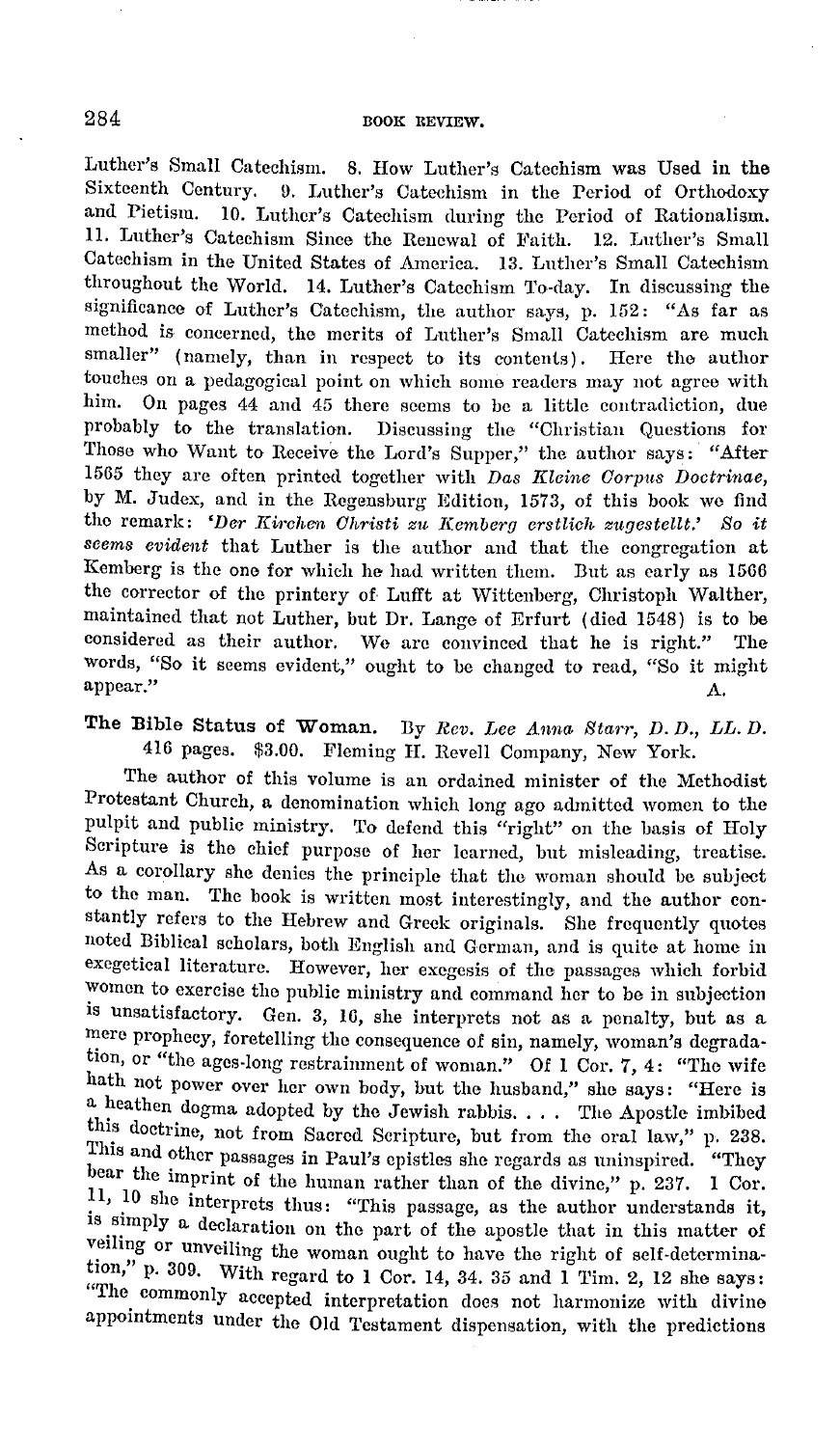BOOK REVIEW. 285

of the prophets, or with the practise of the Lord Jesus Christ," p. 314. Tho general purport of these passages is: "Let the women desist from asking questions and thereby adding to the confusion," p. 320. But "this injunction 14, 34. 35 was given to married women and evidently was intended only for such as had Christian husbands," p. 325. 1 Tim 2, 12 the author translates: "I permit not a wife to teach or to have dominion over her husband," p. 327. This is explained by the remark: "To set a wife to teach her husband in the church would have been as odious to that generation as to set a slave to teach his master," *ibid*. The injunction was therefore only temporary.

The reviewer has quoted the author's explanations to give the reader a general idea of how she deals with the clear passages on the basis of which the Church claims that women should not exercise the public ministry. The reader may draw his own deductions concerning the author's interpretations aml methods. Exegesis based upon false premises, such as those which the author employs, which distorts clear Scripture passages to say what they do not mean to say, and which relegates to the realm of the uninspired whatever does not fit into the exegete's scheme, certainly carries no weight with the conscientious Bible student, but rather condemns itself. MUELLER.

The Book of the Twelve Prophets. By Sir George Adams Smith. Two volumes. New and revised edition. Doubleday, Doran, and Co., Garden City, N. Y. 1020. Volume I, 470 pages; Volume II, 520 pages. \$2.50 per Yolume.

During the last three decades the exegetical writings of George Adams Smith have represented what may be called the conservative wing of modern higher criticism. Now after thirty years, during which Biblical criticism has continually veered its course farther away from our position, a new edition of this and other commentaries of Smith appears with a new translation of the Hebrew ( influenced largely by recent metrical analyses), in which attention is paid, especially in the notes, to critical suggestions made during this period.

The first volume opens with an introduction embodying a protest against Wellhausen's tendency to amend and against other tenets of more radical criticism. Here Smith states that the chief design of the plan in which these volumes appear is "to show the eternal validity of the books of the Bible as the vVord of God and their meaning for ourselves to-day." Then follows an introduction in which a brief history of prophecy is presented, culminating with a chapter on the influence of Assyria on Hebrew prophecy. It is significant in this section to note that prediction of the future is described as only an accidental, subordinate activity of the prophets. On the other hand, Smith admits: "For myself, I cannot but believe that in the influence of Yahweh, which Israel owned in those early times, there was the authentic revelation of a real being," a statement which, while far distant from our conception of prophecy, is even more distantly removed from the prevalent critical conception. The thought of Messianic prophecy is touched only incidentally in this section.

This twofold character of the book may be seen from a few examples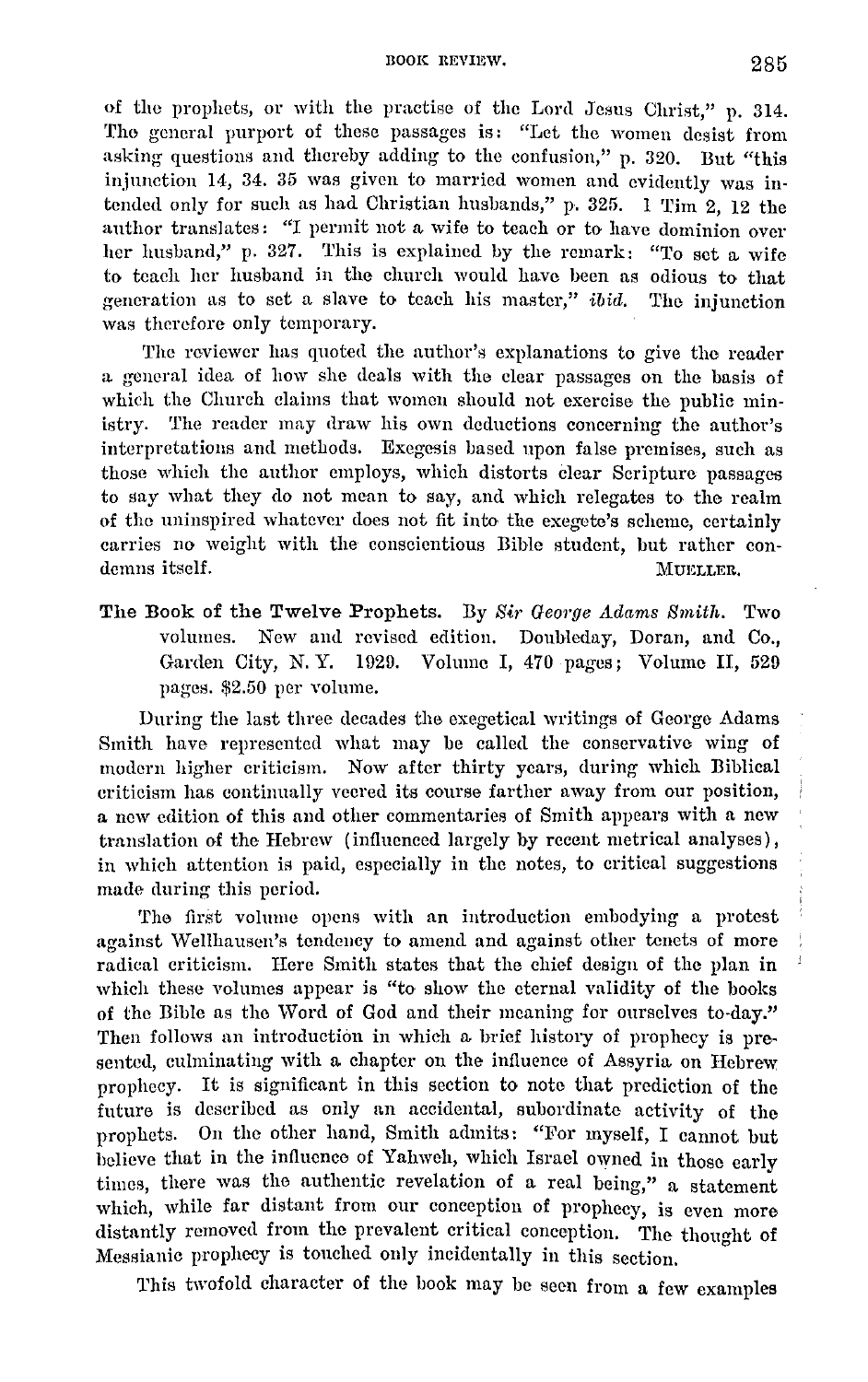takeu at random. Thus, for example, he denies the authenticity of the fallen hut of David in Amos 9, 11 and almost ignores the direct New Testament fulfilment in Acts 15. In Hosea he accepts Wellhausen's interpretation of Gomer as a pure woman until after the birth of her first ehil<l. The prophet later becomes aware of her character aml then draws inferences which are recorded in the first chapters. "When Israel was young," etc., Hosea 11, 1, is discussed without any references to its fulfilment in Matt. 2. In Micah 5, 2 the prophecy concerning Bethlehem is given a. distinct Messianic application.

And thus we have a conservative and liberal presentation of the messages of the minor prophets, not nearly as detailed and scholarly as the corresponding volumes of the *International Critical Commentary* and not nearly as radical; a stimulus in some respects, perhaps, to an experienced pastor who can discriminate and evaluate. W.A.M.

The Book of Isaiah. By *Sir George Adams Smith*. In two volumes. Vol. I, 476 pages. Vol. II, 518 pages. Doubleday, Doran, and Co-\$2.50 per volume.

Tho general remarks on Smith's The Book of the Twelve Prophets above may be applied here. It may be of interest to add Smith's interpretation of a few typical passages. In the inaugural vision ( chap. 6) no attention is paid to tho deeper significance of tho *Ter Banctus* and the references to this vision in the New Testament. In the seventh chapter, the Virgin is a "young woman of marriageable age." He adds: "It seems to the expositor next to impossible to dissociate so solemn an announcement by Yahweh to the house of David of the birth of a Child, so highly named, from that expectation of the coming of a glorious Prince which was current in this royal family since the days of its founder," in modification of the plain Now Testament fulfilment. In chap. 9 ho denies the validity of referring tho names of the promised Messiah directly to Christ. Significantly, however, he has not changed his mind in regard to the Isaian authorship of this passage. In Is. 53 the Servant of Yahweh has an interesting history. Smith believes that at first it is referred to the Jewish nation, Israel as a whole, the people in mass and bulk, but that later on the terms apply to some "indefinite portion of the nation --- indefinite in quantity, but most marked in character." Finally, and especially in chap. 53, Smith believes that there are very strong reasons "to suppose that the portrait of an individual is not intended." Yet strangely, while he admits "that only Christ fulfilled chap. 53" he is not willing to concede that the chapter was a direct prophecy.  $W. A. M.$ 

The Religion of the Semites. By W. Robertson Smith. 718 pages. Revised and enlarged by *8. A. Cook.* The Macmillan Company, New York. 1927. \$3.75.

. This is the third edition of this classic of comparative religion as interpreted by higher criticism, and for the pastor who wishes to keep abreast of modern critical thought it is by far the best edition, since it contams almost 200 pages of additional notes by Stanley A. Cook, the noted British Semitist and cpigraphist. These notes,. while not always in harmony with the text by Smith, contain a concise review of higher critical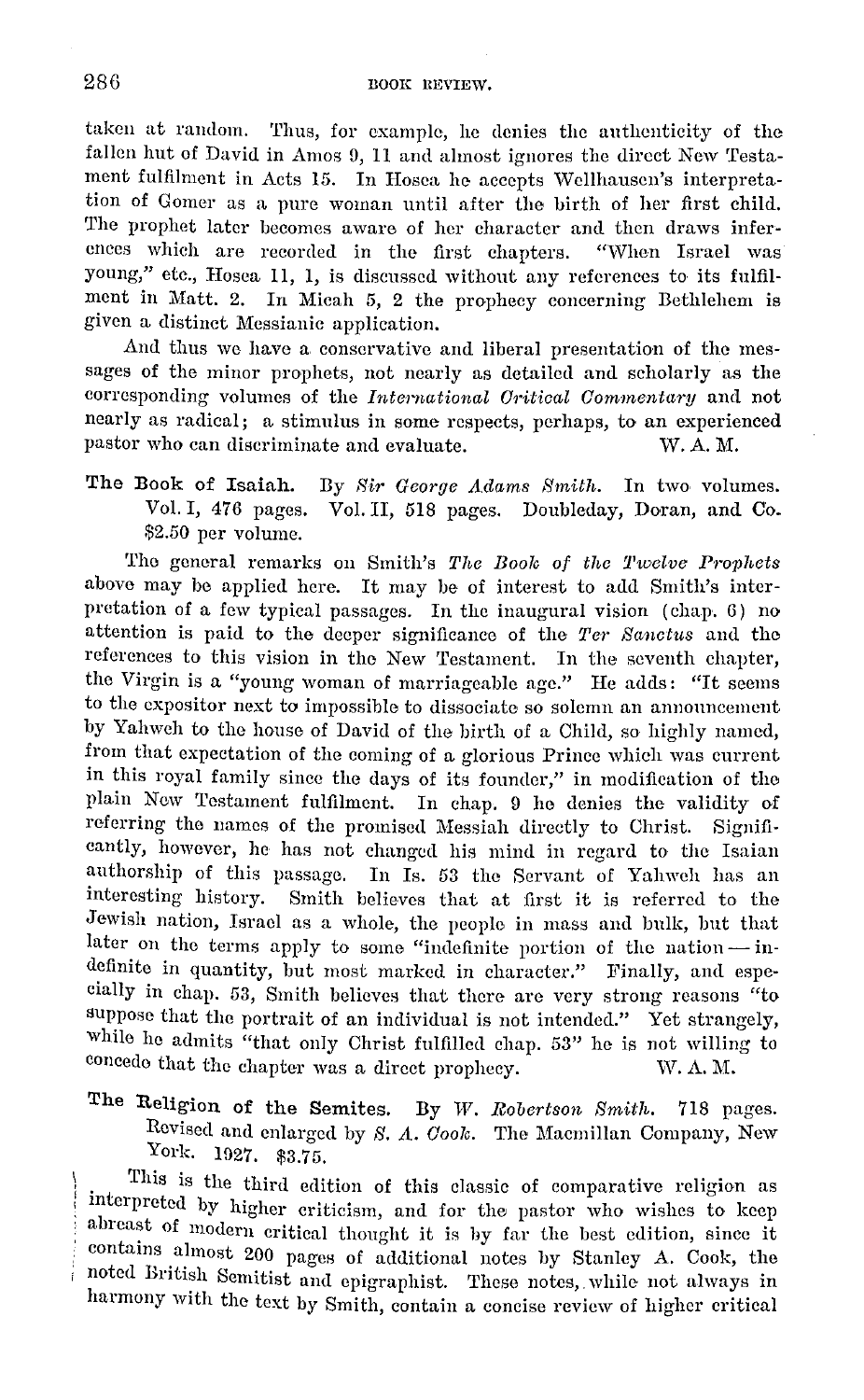opinion, especially as developed since the appearance of the second edition in 1804.

Our readers will perhaps know that Robertson Smith, whom Sir James Fraser in his introduction to his extravagances Folklore in the Old Testament calls the founder of "the Cambridge tradition of comparative religion" aml who assumed in England a position parallel in some respects to that of vVcllhauscn in Germany, is best known because of the theses which he propounds in this volume. Of these, with a possibility of the exception of his claims in regard to primitive totemism and the alleged evidences for this in the Old Testament, Smith's theory of Semitic sacrifice as a "sacral communion" is tho best known single hypothesis of the many that are propounded in this volume on primitive Semitic religion. According to this, early Semitic sacrifices were not piacular or vicarious, but were expressions of a sacramental covenant. Originally, it is asserted, sacrifices were accompanied by feasts, in which the worshiper and his family or friends participated. Since these feasts were celebrated before Jehovah, the theory is established that this festal communion, in which Jehovah receives the blood and the worshipers eat the meat, is a pledge and covenant of friendship between Jehovah and the sacrificers, just as such eating among men is regarded in much the same way.

 $\overline{D}$ 

 $\mathbf{z}_\mathrm{A}$  .

This famous theory is open to obvious objections, which are acknowledged by scholars of higher critical conviction. Thus Prof. George Foote Moore concedes in the *Encyclopaedia Biblica:* "It must be admitted, how· ever, that this conception of the nature and efficacy of sacrifice is nowhere distinctly expressed in the Old Testament," and Bernhard Stade in his *Biblische Theologie des Alten Testaments* brings these two decisive objections to Smith's claim that through the common consumption of the flesh and blood of the sacrificial animal a communion with.God is established: 1. Not all sacrifices featured the sacrificial meal. 2. In other sacrifices the sacrificial meal was only an incidental part of the ritual.

As far as the Old Testament record is concerned, the purpose and the conception of sacrifice were varied, but in no case is there anything that approaches Smith's theorization. His claim that the element of atonement by the shedding of sacrificial blood is a late development is not borne out by the facts of the Old Testament or of any aspect of primitive Semitic religion which archeology presents to us. Samuel Ives Curtiss's observation that Semitic peoples to-day regard sacrifice as vicarious cannot he swept away by the assertion that this is late, especially when Assyrian records antedating by long centuries any sources we have in regard to Semitic origins, most clearly emphasize this piacular element. W. A. M.

An Anthology of Recent Philosophy. Selections for Beginners from the Writings of the Greatest Twentieth-Century Philosophers. With biographical sketches, analyses and questions for discussion. Compiled by *Daniel Somrncr Robinson, Ph.D.,* Professor of Philosophy, Miami University. 662 pages. \$3.50. (Thomas Y. Crowell Company, New York.) Order from Concordia Publishing Honse, St. Louis.

The tremendous sale of Durant's *Story of Philosophy* proves abundantly that the interest of scholars to-day in metaphysics is not declining,